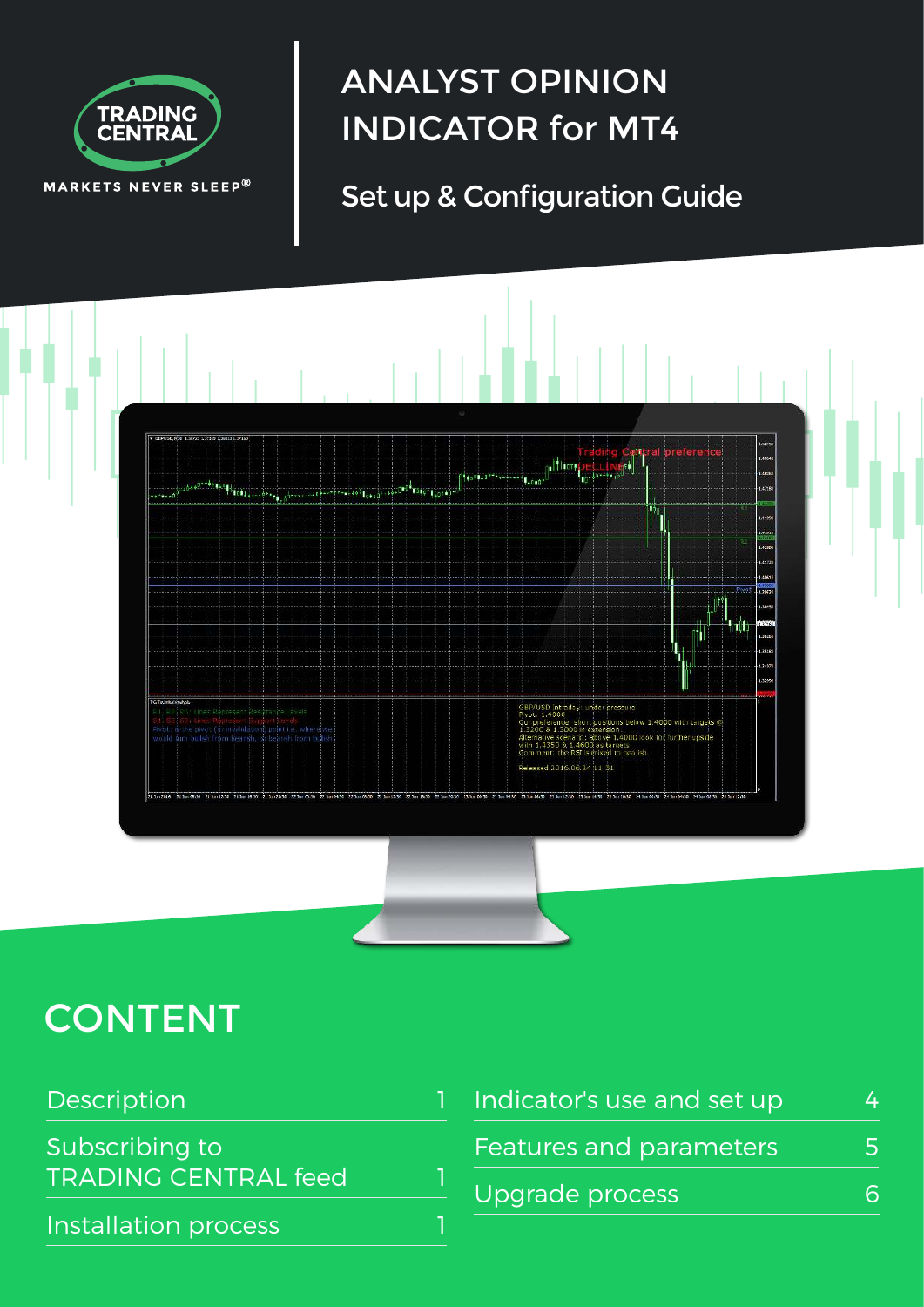



## **DESCRIPTION**

#### **TC.TechnicalAnalysis is an easy to install, multilingual customizable Indicator designed to help traders make profitable decisions 24/5!**

This indicator will superimpose TRADING CENTRAL's analysts research, forecasts, commentary and key levels (support / resistance / targets / stop pivots) onto MT4 live charts on most actively traded instruments.

Based on selected timeframes it will display the latest opinion of our analysts: whether on an intraday (30min chart), short term (daily chart) or midterm (weekly chart) basis. You can program and fill in orders based on analysts levels.

## SUBSCRIBING TO THE TRADING CENTRAL LIVE FEED

The TRADING CENTRAL Indicator automatically delivers live data to licensed broker. If the Indicator does not work on your MT4, your broker is probably not licensed by TRADING CENTRAL. In this case please contact your broker and request a license.

## INSTALLATION PROCESS

The latest version of our Indicator can be downloaded from: https:// feed.tradingcentral.com/ws\_MetaTrader.asmx/DownloadInstaller You need just to follow some simple steps proposed by the installer: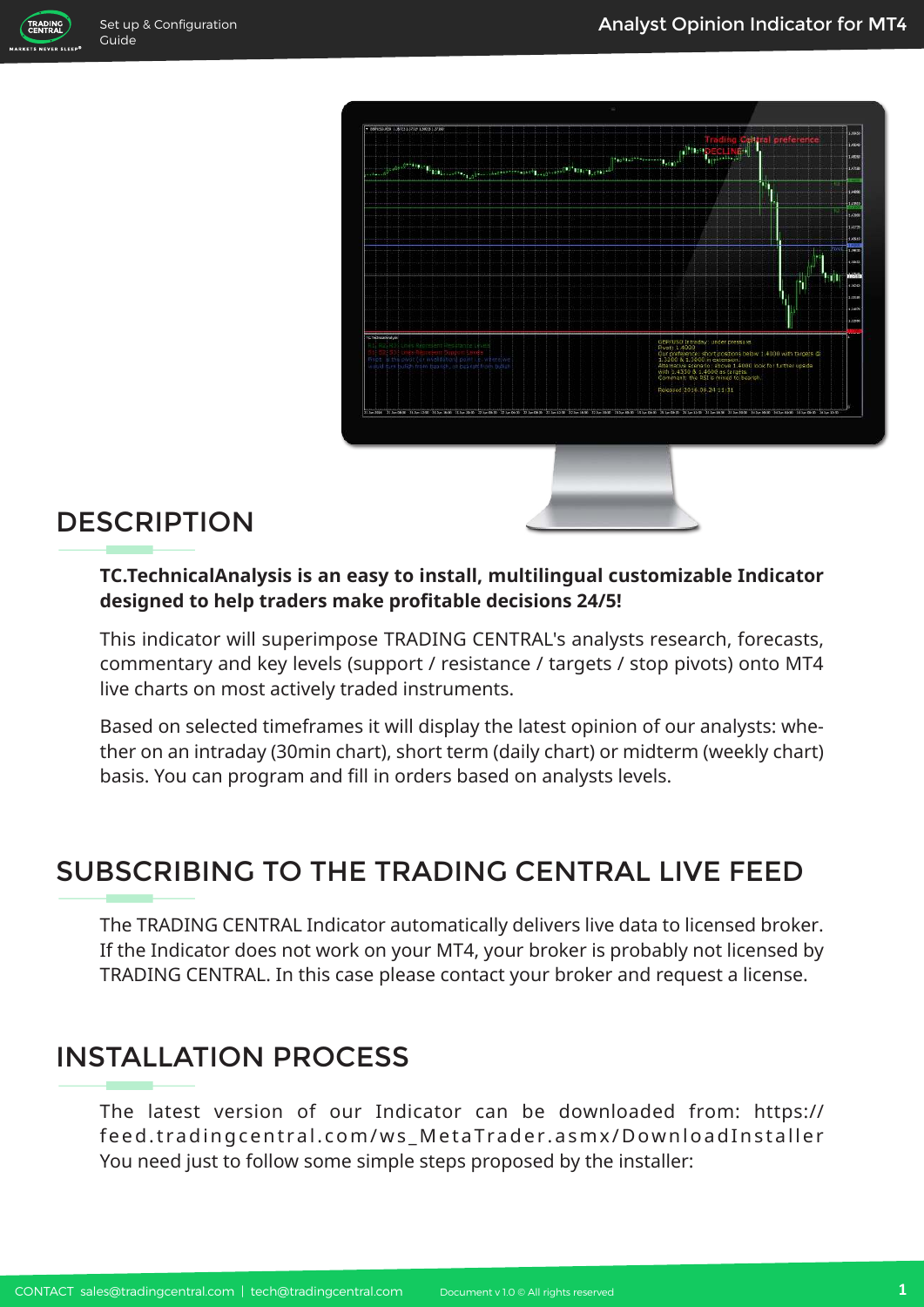TRADING<br>CENTRAL ARKETS NEVER SLEE

#### INSTALLATION PROCESS

| rading Central Indicator for MetaTrader - InstallShield Wiza | Select the language for the installation from the choices below.                                                 |
|--------------------------------------------------------------|------------------------------------------------------------------------------------------------------------------|
|                                                              |                                                                                                                  |
|                                                              | English (United States)                                                                                          |
|                                                              |                                                                                                                  |
|                                                              | Arabic<br>Chinese (Simplified)                                                                                   |
|                                                              | English (United States)                                                                                          |
|                                                              | French (Standard)                                                                                                |
|                                                              | German                                                                                                           |
|                                                              | Italian                                                                                                          |
|                                                              | Japanese<br>Polish                                                                                               |
|                                                              | Russian                                                                                                          |
|                                                              |                                                                                                                  |
|                                                              |                                                                                                                  |
|                                                              | $\boldsymbol{\mathsf{x}}$<br>Trading Central Indicator for MetaTrader - InstallShield Wizard                     |
|                                                              | <b>License Agreement</b><br>Please read the following license agreement carefully.                               |
|                                                              | Disclaimer TRADING Central                                                                                       |
|                                                              | Whilst reasonable efforts have been taken to ensure that                                                         |
|                                                              | information provided through the Application including                                                           |
|                                                              | related products are accurate, all users of the                                                                  |
|                                                              | Application are advised that:                                                                                    |
|                                                              |                                                                                                                  |
|                                                              | 1. No express warranty is given and none can be implied<br>as to the accuracy, completeness or timeliness of any |
|                                                              | such information and related products. All information                                                           |
|                                                              | Print<br>• I accept the terms in the license agreement                                                           |



#### Caution

InstallShield -

If you have several MetaTrader platforms installed, you need to choose the platform corresponding to the broker, who provided you with this Indicator.

If you can't find you platform (4), please indicate the proper path to the MetaTrader folder you use ( <mark>5</mark> ).

| Please, specify a broker<br>who provided you with this Indicator                                                                                                                 | <b>Destination Folder</b>                                                                    |        |
|----------------------------------------------------------------------------------------------------------------------------------------------------------------------------------|----------------------------------------------------------------------------------------------|--------|
| MetaTrader 4 platforms installed on your PC: [if your target platform]<br>is not in the list, please click Next and indicate the path to this terminal manually)<br>MetaTrader 4 | Install Trading Central Indicator for MetaTrader to:<br>C:\Program Files (x86)\MetaTrader 4\ | Change |
|                                                                                                                                                                                  |                                                                                              |        |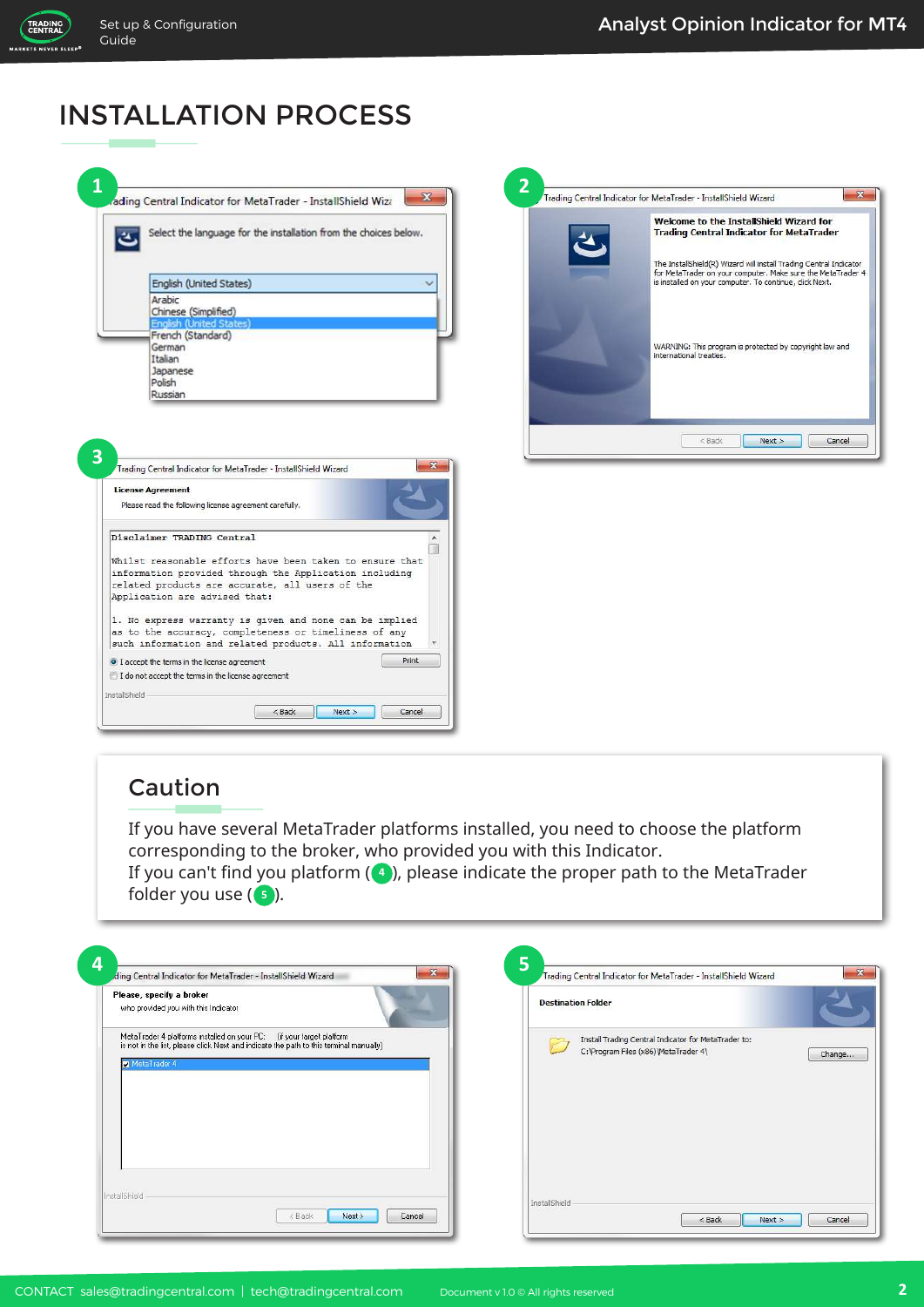TRADING<br>CENTRAL **ARKETS** 

## INSTALLATION PROCESS

|                                                   | <b>Ready to Install the Program</b><br>The wizard is ready to begin installation.             | <b>InstallShield Wizard Completed</b>                                                                                                                                  |
|---------------------------------------------------|-----------------------------------------------------------------------------------------------|------------------------------------------------------------------------------------------------------------------------------------------------------------------------|
| exit the wizard.<br>Install this application for: | If you want to review or change any of your installation settings, dick Back. Click Cancel to | The InstallShield Wizard has successfully installed Trading<br>Central Indicator for MetaTrader. Please, restart the<br>MetaTrader 4. Click Finish to exit the wizard. |
|                                                   | <sup>12</sup> Anyone who uses this computer (all users)                                       |                                                                                                                                                                        |
|                                                   | Only for me (tcentral)                                                                        |                                                                                                                                                                        |
|                                                   |                                                                                               |                                                                                                                                                                        |

Now restart your MetaTrader.

#### Enable DLL

Once the installation is completed, there is an automatic page opened in the browser (3), showing how to activate DLL imports options once for all indicators. If you accidentely closed this window, please follow the link :

https://private.tradingcentral.com/newsletter/tc\_mt4\_indicator/how\_to\_allow\_dll.html

| 8 |                                                                                                                                      |  |
|---|--------------------------------------------------------------------------------------------------------------------------------------|--|
|   | TRADING<br>CENTRAL<br><b>TRADING CENTRAL MT4 Indicators</b>                                                                          |  |
|   |                                                                                                                                      |  |
|   |                                                                                                                                      |  |
|   | <b>OUICK GUIDE</b><br>Before you start using Trading Central MT4 indicators, please allow the OLL imports as gen a screenshot below. |  |
|   |                                                                                                                                      |  |
|   |                                                                                                                                      |  |
|   | You should go to TOOLS - OPTIONS - EXPERT ADVISORS - check the option "Allow BLL importa":                                           |  |
|   |                                                                                                                                      |  |
|   | <b>Window</b><br>Heli<br>Toids<br>Charls                                                                                             |  |
|   | $\mathbb{C}$ $\cdot$ $\mathbb{O}$ $\cdot$                                                                                            |  |
|   | A T % . MI ME MIS MB0 HI H4 DL WI MH<br>$\mathbb{Z}$<br>爵                                                                            |  |
|   | Options<br>7<br>$\times$<br><b>Bid</b>                                                                                               |  |
|   | Server Charts Objects Trade Expert Advisors Notifications Email FTP Events Community<br>0.99<br>809                                  |  |
|   | 1.50<br>020                                                                                                                          |  |
|   | Allow automated trading<br>1.08<br>455                                                                                               |  |
|   | 723.<br>Citable automated trading when the account has been changed<br>149                                                           |  |
|   | 360<br>1.35<br>Cisable automated trading when the profile has been changed                                                           |  |
|   | 0.72<br>140<br>Disable automated trading when the charts symbol or period has been changed                                           |  |
|   |                                                                                                                                      |  |
|   | V Allow DLL imports (potentially dangerous, enable only for trusted applications)                                                    |  |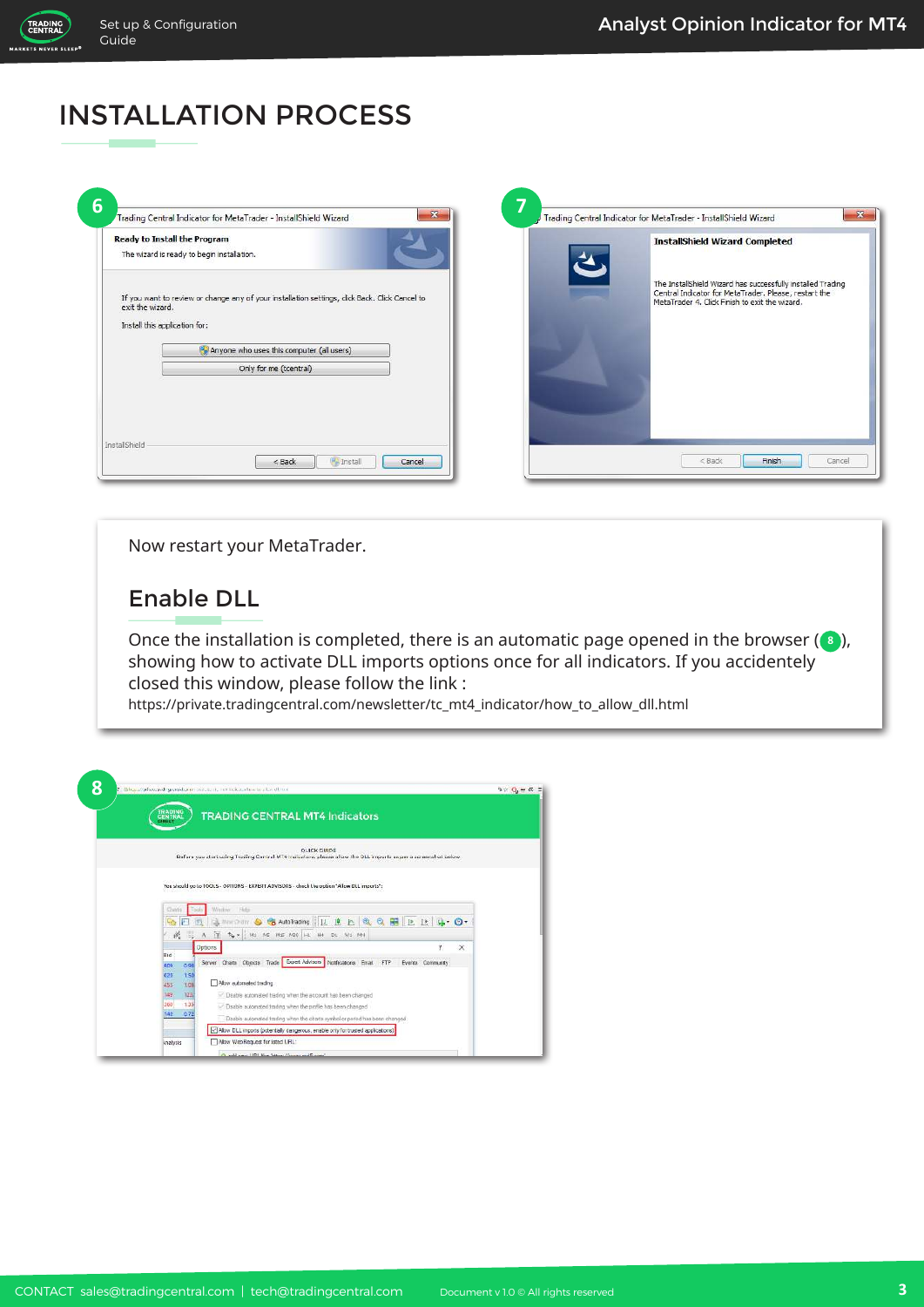

**IARKETS** 

# INDICATOR'S USE AND SET UP

Go to Navigator > Custom Indicators and look for TC.TechnicalAnalysis Drag and drop the Indicator to a chart  $(e)$ ).

In the window that appeared when your drag and drop the Indicator to a chart select the Inputs tab  $($ **10** $).$ 

Here, you can set any parameters you wish to personalize the TC.TechnicalAnalysis Indicator. You have the possibility to choose one of 32 languages provided by TRADING CENTRAL by specifying the necessary code in the "CustomLanguage" parameter (see Features and Parameters). Leave the CustomLanguage parameter empty if you want the Indicator to use the MetaTrader interface language you use currently.

If you would like to see our analyses in languages that are not available in the MetaTrader interface, just put the corresponding code into the CustomLanguage field.

| 歯…❤ エキスパートアドバイザー<br>直… <mark>■</mark> 。カスタムインディケータ                    | Inputs<br>Common   | Colors Levels Visualization |   |
|-----------------------------------------------------------------------|--------------------|-----------------------------|---|
| <b>E.</b> Custom Indicators<br>$\mathbb{F}_{\mathcal{O}}$ Accelerator | Variable           | Value                       | ۰ |
| $f_{\odot}$ Awesome                                                   | ab CustomLanguage  |                             | Ξ |
| $\mathbb{F}_{\alpha}$ MACD                                            | ab Custom Encoding |                             |   |
| $\mathbb{F}_{\alpha}$ Momentum                                        | ab Custom Symbol   |                             |   |
| $\mathbb{F}_6$ Moving Averages                                        | 123 TimeOffset     | 0                           |   |
| $-f_{\odot}$ RSI                                                      | - ShowLevels       | true                        |   |
| $f_{\odot}$ Stochastic                                                | 123 LevelsFontSize | 10                          |   |
| For TC.TechnicalAnalysis                                              | $\cdots$           |                             |   |
| $\mathbb{F}_{\mathcal{O}}$ ZigZag                                     |                    |                             |   |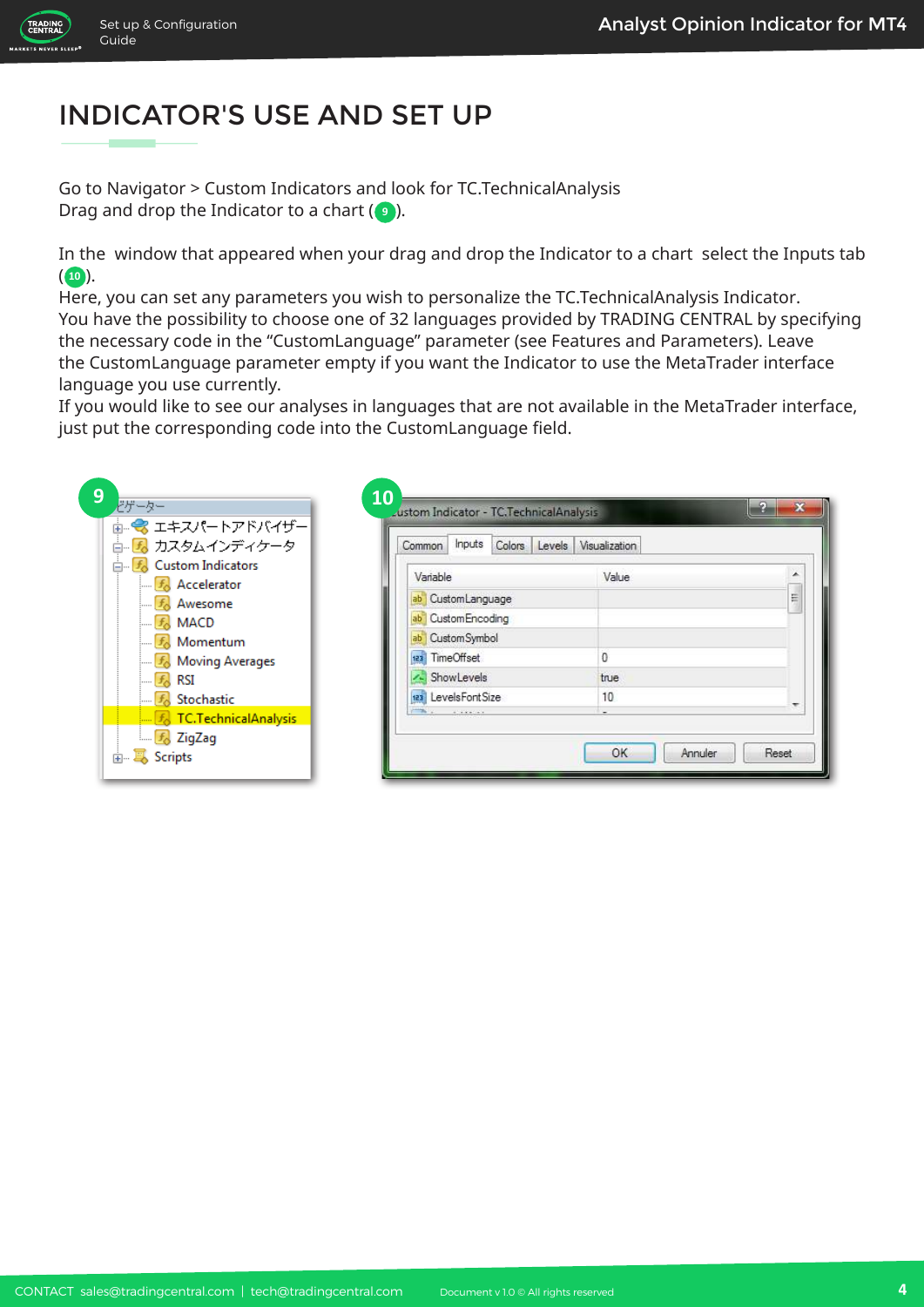## FEATURES AND PARAMETERS

| <b>Features</b>                                                                                                      | <b>Default settings</b>                                                                                                                                                                  | Customizable (parameter name)                                                                                                                                                                                                                                                                                                                                                                                                                                                                                                                                                                                                                                                                                                                                                                                                                                                                                               |
|----------------------------------------------------------------------------------------------------------------------|------------------------------------------------------------------------------------------------------------------------------------------------------------------------------------------|-----------------------------------------------------------------------------------------------------------------------------------------------------------------------------------------------------------------------------------------------------------------------------------------------------------------------------------------------------------------------------------------------------------------------------------------------------------------------------------------------------------------------------------------------------------------------------------------------------------------------------------------------------------------------------------------------------------------------------------------------------------------------------------------------------------------------------------------------------------------------------------------------------------------------------|
| Attach TC levels to a chart:<br>- pivot (invalidation)<br>- supports (S1,S2,S3)<br>- resistances (R1, R2, R3)        | Display: true<br>Font size: 10<br>Line width: 2<br>Color:<br>resistances - Green<br>supports - Red<br>pivot - RoyalBlue                                                                  | ✔ (ShowLevels)<br>✔ (LevelsFontSize)<br>$\checkmark$ (Levels Width)<br>✔ (LevelsResistanceColor)<br>✔ (LevelsSupportColor)<br>✔ (LevelsPivotColor)                                                                                                                                                                                                                                                                                                                                                                                                                                                                                                                                                                                                                                                                                                                                                                          |
| Display a technical analysis<br>for the selected periodicity                                                         | Display: true<br>Font size: 18<br>Font color: Yellow<br>Font: System                                                                                                                     | ✔ (ShowStory)<br>✔ (StoryFontSize)<br>✔ (StoryTextColor)<br>$\checkmark$ (CustomFont)                                                                                                                                                                                                                                                                                                                                                                                                                                                                                                                                                                                                                                                                                                                                                                                                                                       |
| Possibility to change the<br>language of the technical<br>analysis                                                   | The language of your MetaTrader<br>interface (retrieved automatically).<br>If you use the language, which is not<br>covered by our analyses, then the<br>English version will be loaded. | ✔ (CustomLanguage)<br>Possible values (you have to put 1 code only):<br><b>FR</b><br><b>FRENCH</b><br><b>KOREAN</b><br>KO<br>EN<br>ID<br><b>ENGLISH</b><br><b>INDONESIAN</b><br>DE<br><b>GERMAN</b><br><b>MS</b><br><b>MALAY</b><br>ES<br><b>SPANISH</b><br>TH<br><b>THAI</b><br>IT<br>SV<br><b>ITALIAN</b><br><b>SWEDISH</b><br><b>NL</b><br><b>DUTCH</b><br>PT_BR<br><b>BRAZILIAN PORTUGUESE</b><br><b>RU</b><br><b>CZECH</b><br><b>RUSSIAN</b><br>CZ<br><b>SLOVAK</b><br>ZH CN<br>SIMPLIFIED CHINESE<br>SK<br>HU<br>JA<br><b>JAPANESE</b><br>HUNGARIAN<br>VI<br>AR<br>ARABIC<br><b>VIETNAMESE</b><br>PT<br><b>PORTUGUESE</b><br>HR<br>CROATIAN<br><b>TR</b><br><b>TURKISH</b><br>NO<br>NORWEGIAN<br><b>RO</b><br><b>ROMANIAN</b><br>AF<br><b>AFRIKAANS</b><br>TRADITIONAL CHINESE FA<br><b>FARSI</b><br>ZH TW<br>PL<br><b>POLISH</b><br><b>DANISH</b><br>DA<br><b>HE</b><br><b>HEBREW</b><br><b>BN</b><br><b>BENGALI</b> |
| Our opinion on selected<br>period (at the top right<br>corner)                                                       | Display: true<br>Font size: 26<br>Font color for RISE opinion: Green<br>Font color for DECLINE opinion: Red                                                                              | ✔ (ShowPreference)<br>$\checkmark$ (PreferenceFontSize)<br>$\checkmark$ (PreferenceRiseColor)<br>✔ (PreferenceDeclineColor)                                                                                                                                                                                                                                                                                                                                                                                                                                                                                                                                                                                                                                                                                                                                                                                                 |
| The legend explaining the<br>meaning of our levels                                                                   | Display: true<br>Font size: 18                                                                                                                                                           | ✔ (ShowLegend)<br>✔ (LegendFontSize)                                                                                                                                                                                                                                                                                                                                                                                                                                                                                                                                                                                                                                                                                                                                                                                                                                                                                        |
| Alerts on horizontal levels<br>(when one of our levels)<br>is crossed upwards or<br>downwards by the price<br>level) | Enabled: true                                                                                                                                                                            | $\checkmark$ (EnableAlerts)                                                                                                                                                                                                                                                                                                                                                                                                                                                                                                                                                                                                                                                                                                                                                                                                                                                                                                 |
| Possibility to manually set<br>the product to analyze                                                                | Automatically retrieved by the<br>Indicator (when you apply it to a chart)                                                                                                               | $\checkmark$ (CustomSymbol)<br>Normally there is no need to set it manually, because we<br>have all product codes used by brokers and this code is<br>retrieved automatically from your chart. But, if the matching<br>is not correct, you can type yourself here the correct symbol.                                                                                                                                                                                                                                                                                                                                                                                                                                                                                                                                                                                                                                       |